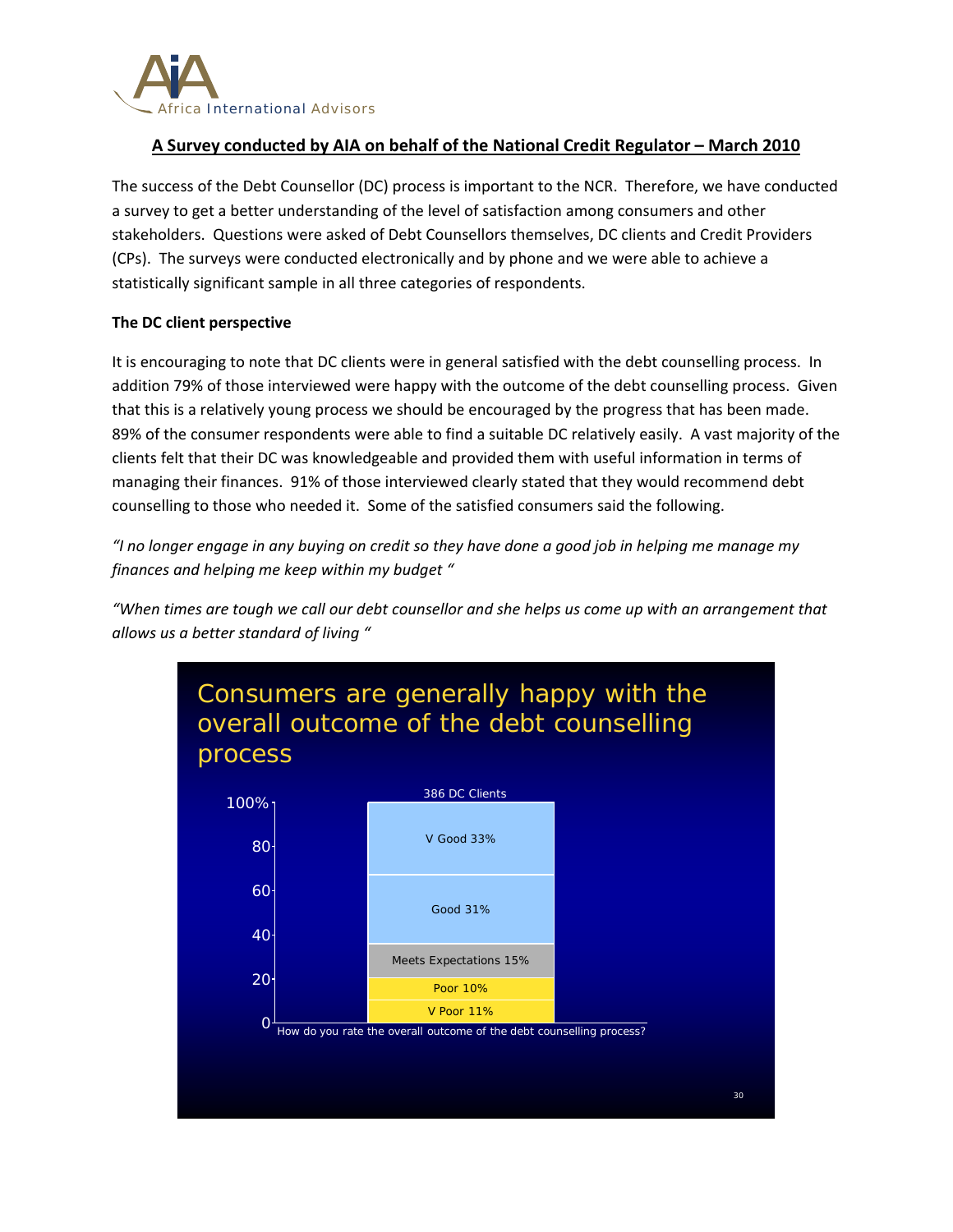

The only major criticism some DC clients had was related to communication. They felt that the frequency and effectiveness of the communication they received from their DC could be improved.

# **Debt Counselling as a profession**

The DCs interviewed raised some major concerns about the profession. Half of the DC's primary concern was the fact that they felt that this profession was financially unviable. It was also concerning that 72% of those surveyed stated that Debt Counselling was their primary source of income. Many of them felt that they needed a large client base to make Debt Counselling worthwhile. However, 60% of them had a portfolio of less than 100 clients. Many of them felt that the time spent in working with CPs and consumers locked them into an unviable business. Some of their comments are listed below.

"It is my primary income source but I find that the fees are not justifying the amount of work involved."

*"There is no time to do anything else for additional income. "*

"I don't think anyone realises how much admin Debt Counselling includes. It takes up all of your time; *there is no time for any other Job."*



Two thirds of the DCs surveyed said that they accept 90% of those who approach them. This could be related to the fact that they need to take on as many consumers as they can to make the profession viable. While a majority of DCs were satisfied with the service they received fro the NCR, 37% of them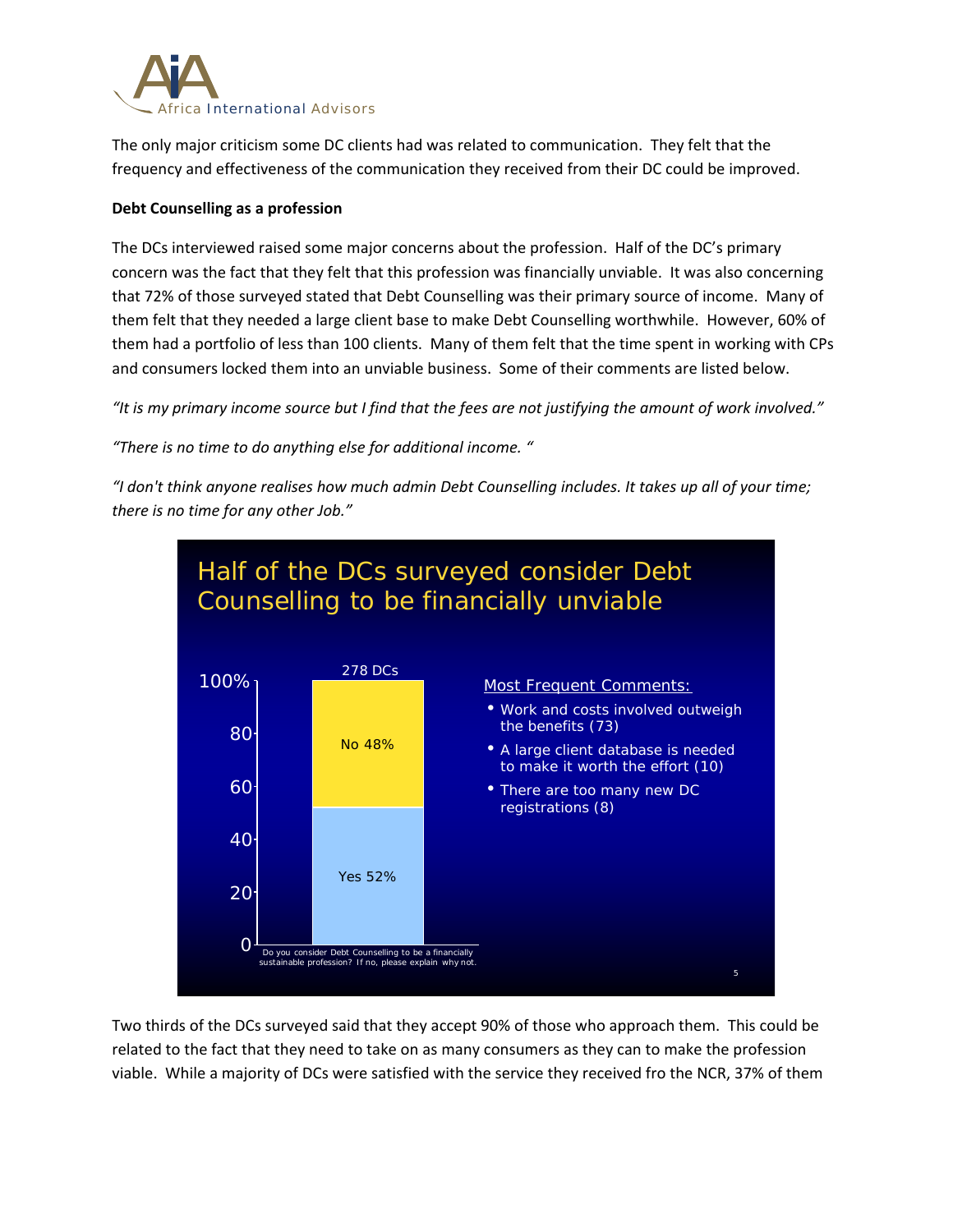

were concerned about the training that they attended at the outset. They were of the opinion that a more practical approach to training would prepare them better for their "first day at work".

# **The DC and CP relationship**

Both CPs and DCs alike felt that there were issues in the efficiency of the process. 40% of the CPs were unhappy with the NCR's efforts to ensure that the credit information held by the Credit Bureaux was correct. Almost 50% of CPs felt that the process to update client status information from DCs was not effective and needed significant improvement. On the other hand almost 40% of DCs complained about the cooperation that they received from CPs. They were particularly vocal about the delays in getting customer information from CPs at the start of the process. Some of their specific comments are listed below.

*"The failure of some creditors to adhere to the set timelines has been a source of frustration. "*

*"The onus is on Debt Counsellors to comply with the requirements set down in the Act, while credit providers do not seem to need to comply with the deadlines set out. "*

Some DCs also highlighted constraints that they faced in concluding a restructuring agreement for their client.

"The fact that interest rates cannot be lowered, it is in most cases impossible to have the Magistrate settle the matter as they are not allowed to make any changes to interest rates unless the CP agrees."